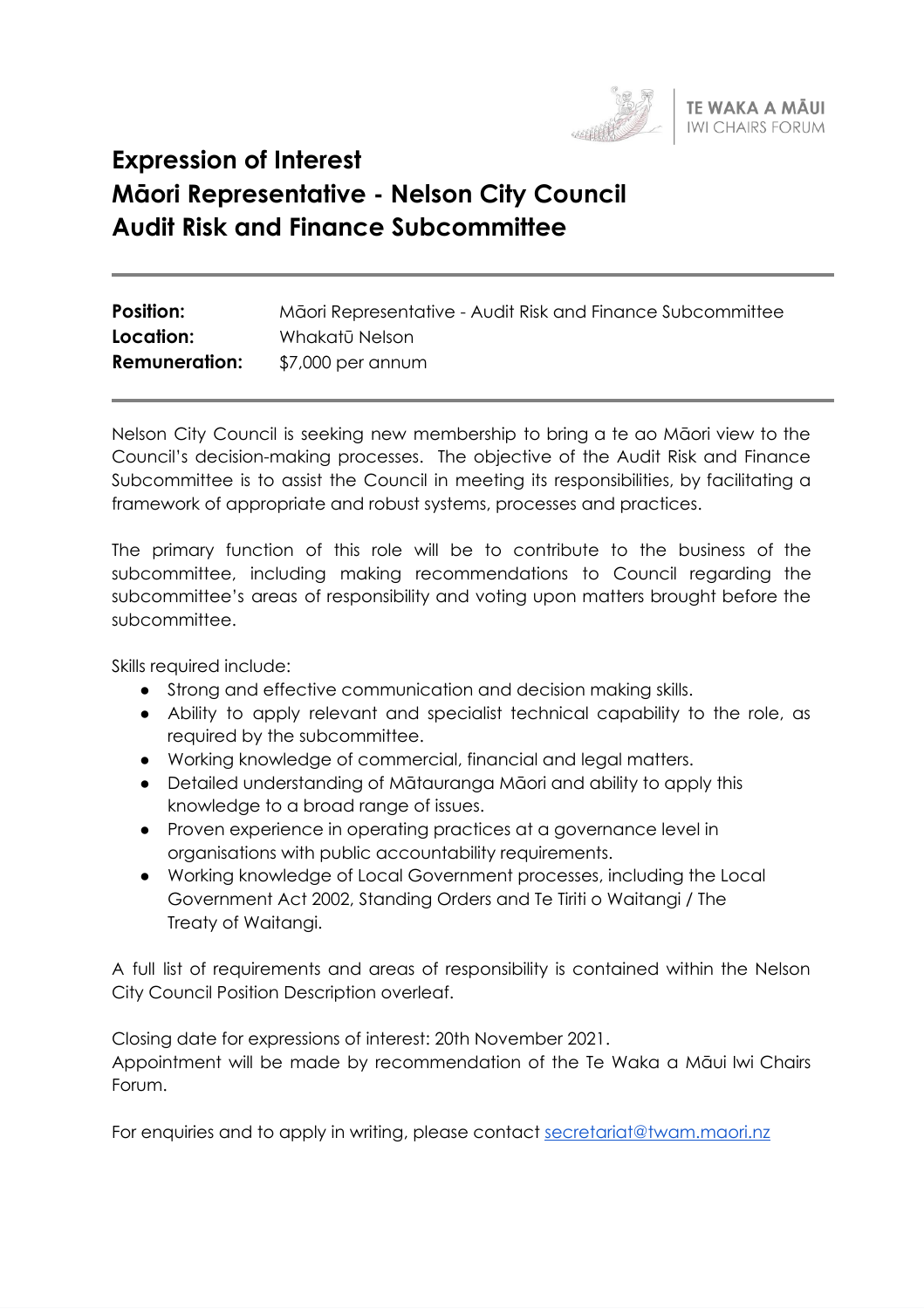# **NELSON CITY COUNCIL**

# **MĀORI REPRESENTATIVE POSITION DESCRIPTION**

# **Audit Risk and Finance Subcommittee**

| <b>Position Title</b> | Māori Representative – Audit Risk and Finance<br>Subcommittee                                                                                                                                                                                                                                                                                            |
|-----------------------|----------------------------------------------------------------------------------------------------------------------------------------------------------------------------------------------------------------------------------------------------------------------------------------------------------------------------------------------------------|
| <b>Date Created</b>   | May 2021                                                                                                                                                                                                                                                                                                                                                 |
| Remuneration          | \$7,000 per annum                                                                                                                                                                                                                                                                                                                                        |
| <b>Responsible to</b> | Audit Risk and Finance Subcommittee Chair and the<br>Mayor                                                                                                                                                                                                                                                                                               |
| Accountability        | Appointed members are subject to the Nelson City<br>Council Members' Code of Conduct.<br>All interests should be declared at least annually and as<br>soon as possible following any changes, following the<br>requirements of the Local Authorities (Members'<br>Interests) Act 1968 and Accounting Standard PBE IPSAS<br>20 Related Party Disclosures. |
| Location              | Whakatū Nelson                                                                                                                                                                                                                                                                                                                                           |

#### **Background**

The objective of the Audit, Risk and Finance Subcommittee is to assist Nelson City Council in meeting its responsibilities and increasing its effectiveness by establishing:

- The strengthened independence and objectivity of Council through external appointees, internal and external auditors;
- A robustness in the internal control framework;
- The integrity and appropriateness of internal and external reporting and accountability arrangements;
- The independence and adequacy of internal and external audit functions;
- Robustness in risk management systems, processes and practices;
- Appropriate monitoring of compliance with applicable laws, regulations, standards and best practice guidelines.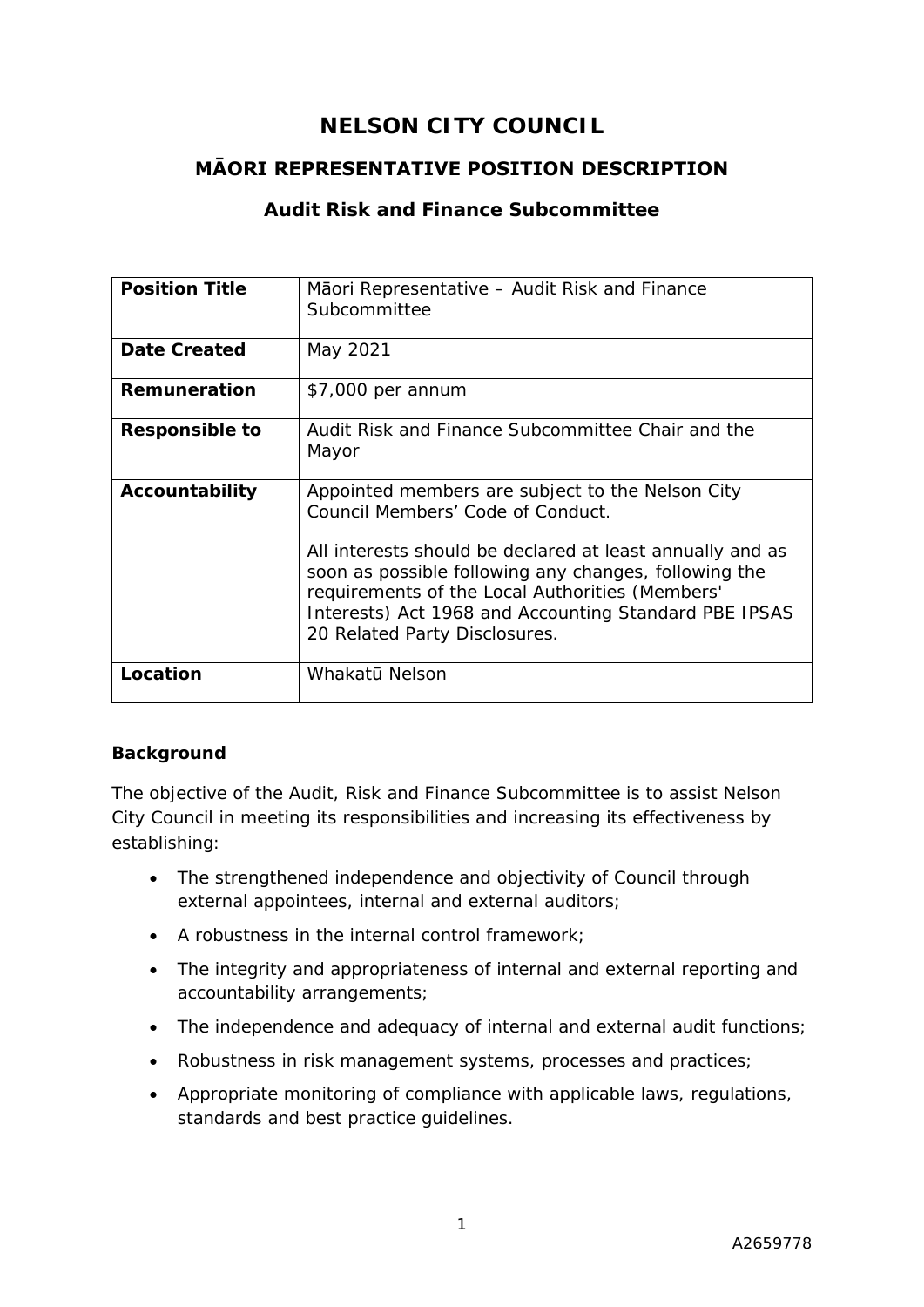#### **Primary Function**

- The Māori Representative will contribute to the business of the subcommittee and will have voting powers on matters brought to the subcommittee.
- Actively participate in the business of the subcommittee, which includes making recommendations to Council regarding the subcommittee's Areas of Responsibility.

#### **Subcommittee Areas of Responsibility**

- *Council's Treasury policies*
	- o Review of accounting policies and changes in policy and practice
- *Council's Annual Report*
	- o Liaison with external auditors and review of audit findings
- *Council's financial performance*
	- o Review of financial information and assessment of the performance of financial management, including whether the reporting is appropriate for stakeholder needs
- *Audit process and management of financial risk*
	- o Ensuring that recommendations highlighted in internal and external audit reports are actioned by management
	- o Ensuring that areas of known or suspected financial risk are appropriately managed
- *Monitoring organisational risks, including debtors and legal proceedings*
	- o Review whether management's approach to maintaining an effective internal control framework is sound and effective;
	- o Ensuring compliance with the Nelson City Council Risk Management Framework
	- o Monitoring the Risk Management Programme and reviewing the top risks contained in the risk profile of Council
	- o Receiving risk alerts
	- o Recommending to the Council any other significant risk issues to be considered
	- o Ensuring the adequacy of protected disclosure mechanisms
	- o Oversight of compliance with statutory and regulatory requirements affecting financial and risk information
	- o Oversight of debtor management and legal proceedings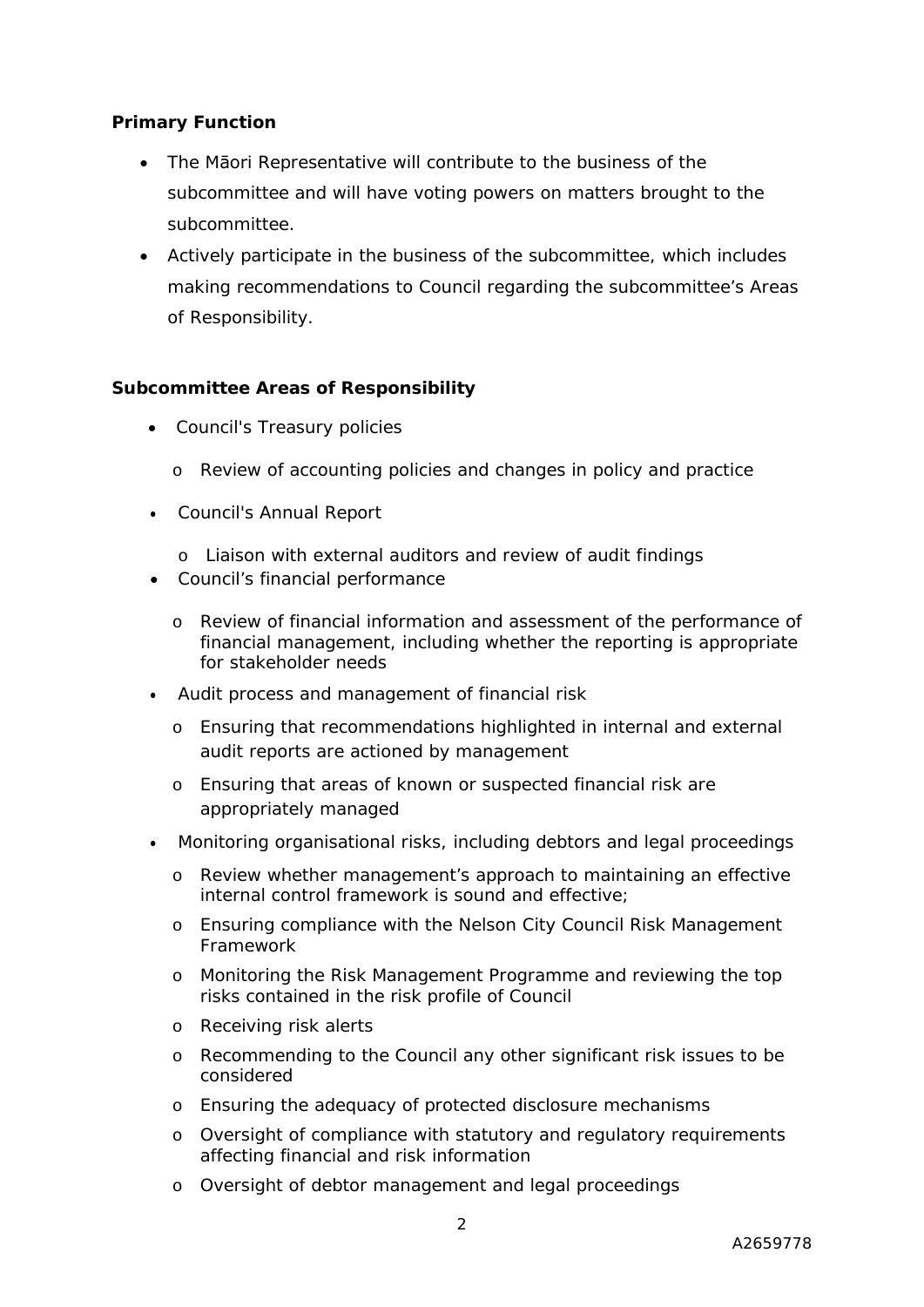- *Internal Audit* 
	- o Providing guidance to the Internal Audit function including reviewing and monitoring of the Annual Internal Audit Work Plan
- *Health and Safety*
	- o Monitoring of Council's health and safety policies and practices
- *Procurement Policy*
	- o Monitoring and review of Council's procurement policy and practices
- *Chairperson's input into financial aspects of draft Statement of Expectation and draft Statement of Intent for Nelson City Council Controlled Organisations and Council Controlled Trading Organisations and Council Organisations*
	- o Oversight of financial matters relating to draft Statements of Expectation and draft Statements of Intent, to inform officer reports to the appropriate committee and/or Council
	- o Note: the Chairperson's input will occur by way of meeting with the relevant Group Managers, rather than by a report to the Audit, Risk and Finance Committee. The Chairperson has the discretion to involve other members of the Audit, Risk and Finance Subcommittee in this meeting.
- *Any matters raised by Audit New Zealand of the Office of the Auditor-General*
	- o Make recommendations to Council on any matter raised by Audit New Zealand or the Office of the Auditor-General
- *Any matters referred to it by Council*
	- o Make recommendations to Council as a result of reports from internal or external auditors

#### **Powers to Decide**

This Subcommittee has no delegated powers to decide.

#### **Powers to Recommend to Council**

- Adoption of Council's Annual Report
- To write off outstanding amounts receivable or remit fees and charges of amounts over the Chief Executive's delegated authority
- Any other matters within the areas of responsibility or such other matters referred to it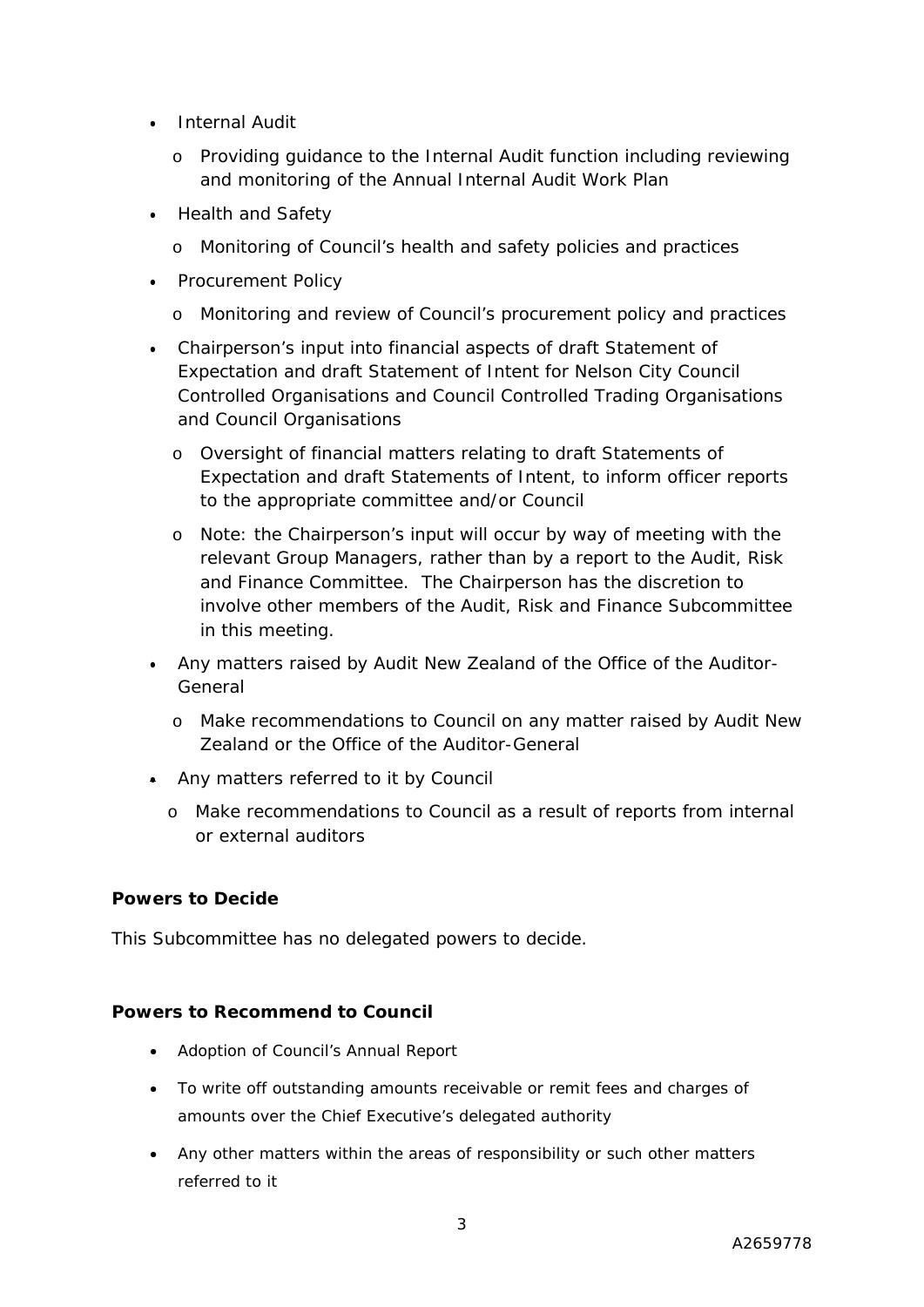#### **Advocacy Requirements**

- Bringing a te ao Māori view to Council's decision-making processes;
- Balancing the need to advocate for specific interests against the needs of the wider community;
- Listening to the concerns of local residents and ratepayers on issues pertaining to the subcommittee;
- Maintaining contact with community representatives and other local stakeholders;
- Participating as required in any relevant informal community engagement with the local community and/or other organisations.
- To actively participate in Council seminars and events where active participation would support the purpose of the subcommittee.

# **Skills Requirements**

- Strong and effective communication skills
- Competence and understanding of Council's needs relating to committee or subcommittee requirements
- Competence and understanding of the issues and risks facing the Council
- Ability to apply relevant and specialist technical capability to the role required by the subcommittee
- Ability to engage in effective relationships with the Council, Committee and Subcommittee on an ongoing basis over the term of the contract
- Proven experience in operating practices at a governance level in organisations with public accountability requirements, including those outlined in 'Governance requirements' below

# **Specialist Skills Requirements**

- Detailed understanding of Mātauranga Māori and ability to apply this knowledge to a broad range of issues;
- Strong oral communication/debating skills and active listening skills;
- Sound decision-making skills:
- Ability to engage with the Mayor and subcommittee Chair and members;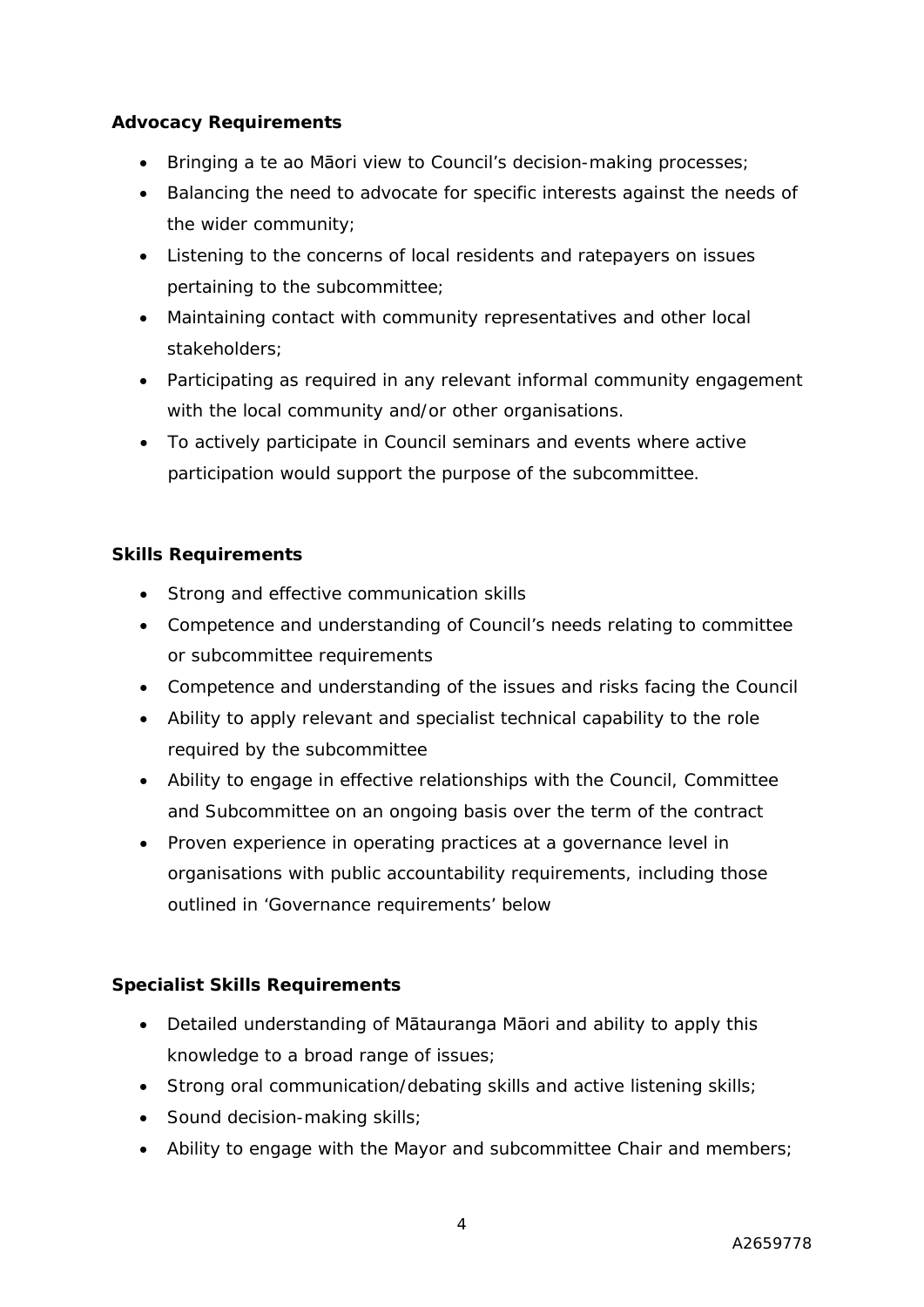- Working knowledge of Local Government processes including the Local Government Act 2002, Standing Orders and Te Tiriti o Waitangi / The Treaty of Waitangi<sup>1</sup>;
- Ability to deal with imperfect information, complex issues or ambiguity;
- Skills and experience which are directly relevant to the delegations of the subcommittee to which the appointment has been made including:
	- o Working knowledge of commercial, financial and legal matters with a focus on property
	- o Ability to think strategically around complex matters within the Subcommittee delegation.

## **Governance Requirements**

- Understanding and supporting principles of good governance in the subcommittee's decision-making processes;
- Balancing the need to advocate for specific interests against the needs of the wider community
- A commitment to promoting the long-term effectiveness of the committee or subcommittee and the Council
- Understanding and respecting the differing roles of Mayor, Deputy Mayor, Committee and Subcommittee Chairs and Councillors;
- Recognising that the governance role does not extend to operational matters or to the management of any implementation;
- Having a good understanding of the Council processes set out in the Standing Orders that determine how Council meetings are run;
- Developing and maintaining a working knowledge of Council services, management processes, and the powers, duties and constraints that fall under the subcommittee's delegated areas of responsibility;
- Ensuring familiarity with agendas and other Council reports before committee meetings;
- Being familiar with the statutory requirements of an external committee member including appropriate recordkeeping in accordance with the Public

<sup>&</sup>lt;sup>1</sup> Although the Treaty is between Māori and the Crown, the Crown has made certain requirements to local government to meet its Treaty obligations through the Local Government Act 2002, and the Resource Management Act 1991.